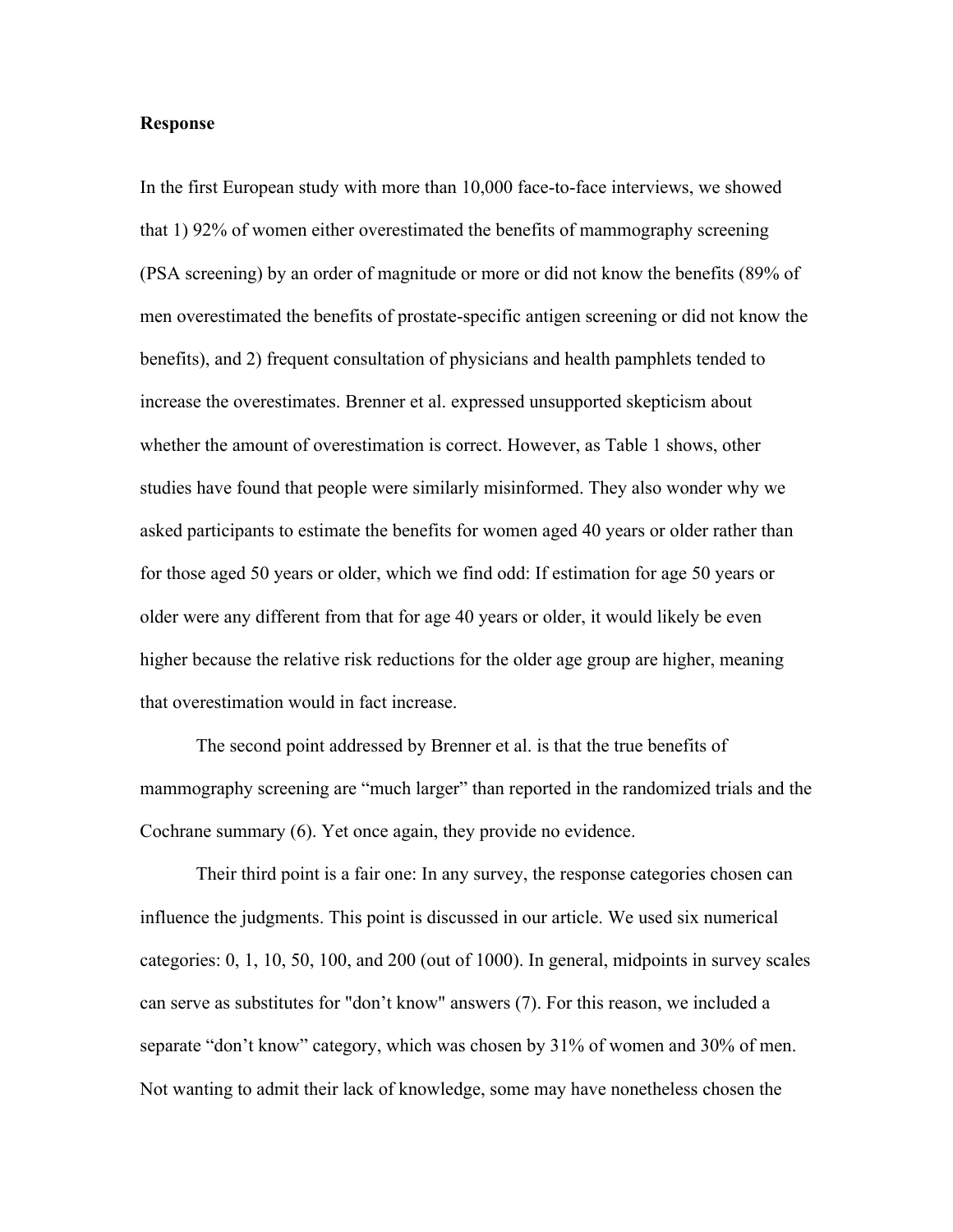middle categories instead. However, contrary to what Brenner et al. assumed, this possibility cannot explain citizens' overestimations. The average estimates of cancerspecific mortality reduction were 69 fewer deaths per 1000 people screened among men and 82 fewer deaths per 1000 people screened among women, but the midpoint of the response scale was lower, between 10 and 50 (i.e., the two middle categories). Choosing midpoints would, in fact, have decreased, not increased overestimation.

In criticizing the response categories, Brenner et al. add that "0" is not a reasonable choice. Note that the US randomized prostate cancer screening trial cited in our article reported a cancer-specific mortality reduction of 0 in 1000 men.

The final but again unsubstantiated suggestion is that participants might not have understood that the questions referred to women and men in the general population. We had specified this reference group clearly and used face-to-face interviews in which individual participants could always ask the interviewer for clarification. If misunderstanding was a factor, one might expect participants' education levels to influence overestimation. Yet there were no differences with respect to education level.

All this evidence is inconsistent with the critique by Brenner et al. Rather than doubting the facts, it is time to investigate the reasons why the public is systematically misinformed about the benefits of prostate-specific antigen screening and mammography screening.

> GERD GIGERENZER JUTTA MATA RONALD FRANK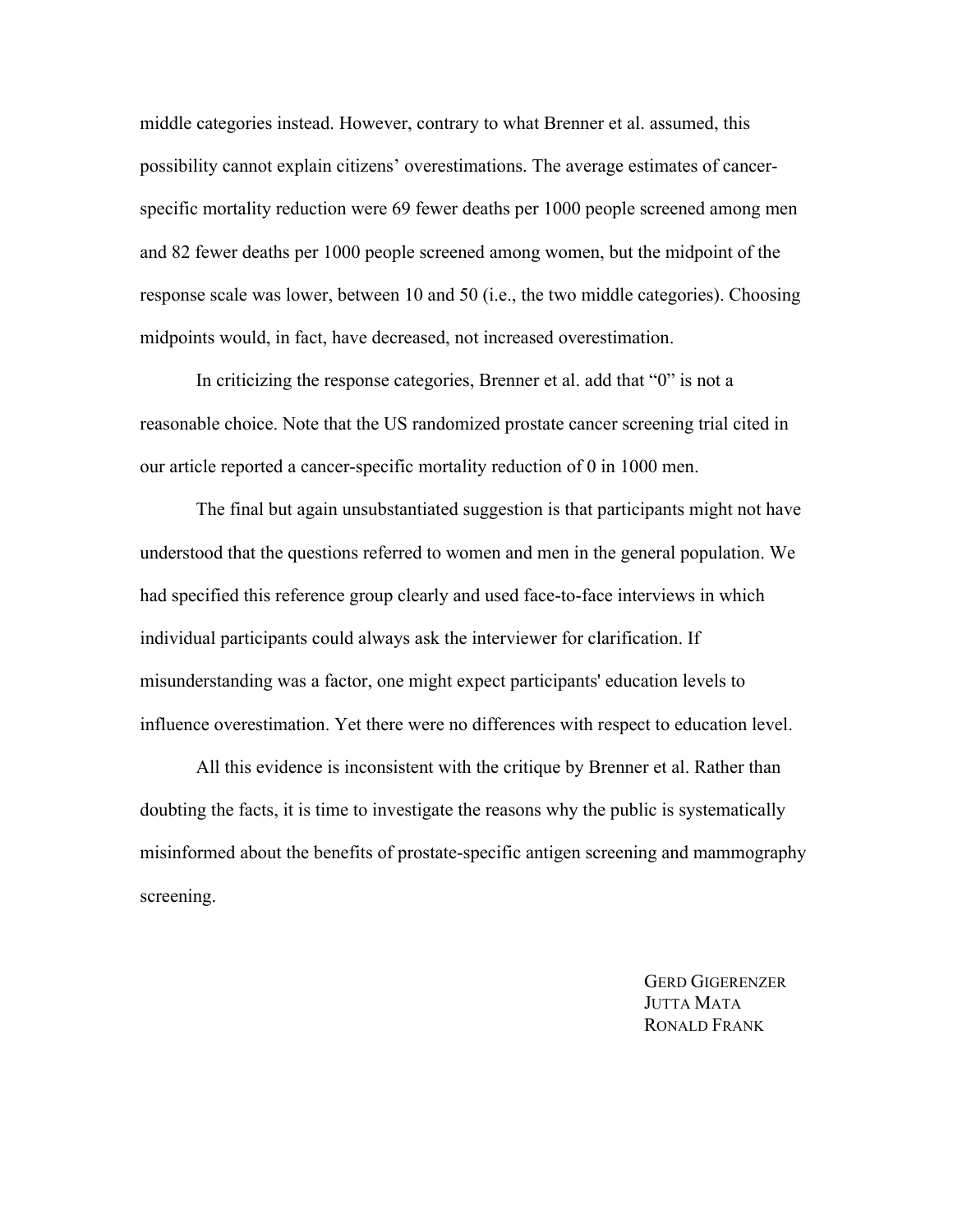## **REFERENCES**

- 1. Nass-Griegoleit I, Schultz-Zehden B, Klusendick M, Diener J, Schulte H. Studie belegt hohe Akzeptanz des Mammographie-Screenings bei Freuen: Ergebnisse der ersten repräsentativen Studie in Deutschland [Study demonstrates women's high acceptance of mammography screening: Results of the first representative study in Germany]. *Frauenarzt.* 2009;50:494–501.
- 2. Gigerenzer G, Gaissmaier W, Kurz-Milcke E, Schwartz LM, Woloshin S. Helping doctors and patients to make sense of health statistics. *Psychological Science in the Public Interest.*  2007;8:53–96.
- 3. Domenighetti G, D'Avanzo B, Egger M, et al. Women's perception of the benefits of mammography screening: Population-based survey in four countries. *International Journal of Epidemiology.* 2003;32:816–821.
- 4. Black WC, Nease RF, Jr., Tosteson ANA. Perceptions of breast cancer risk and screening effectiveness in women younger than 50 years of age. *Journal of the National Cancer Institute.* 1995;87:720–731.
- 5. Schüssler B. Im Dialog: Ist Risiko überhaupt kommunizierbar, Herr Prof. Gigerenzer? [Interview with Gerd Gigerenzer: Can risked be communicated at all?] *Frauenheilkunde Aktuell.* 2005;14:25–31.
- 6. Gøtzsche PC, Nielsen M. Screening for breast cancer with mammography. *Cochrane Database of Systematic Reviews.* 2006(4):Article CD001877. DOI: 001810.001002/14651858.CD14001877.pub14651852.
- 7. Schuman H, Presser S. *Questions and answers in attitude surveys: Experiments on question form, wording, and context.* New York: Academic Press; 1981.

## **NOTES**

**Affiliations of authors:** Max Planck Institute for Human Development, Lentzeallee 94,

14195 Berlin (GG); Harding Center for Risk Literacy, 14195 Berlin (GG); Technical

University Lisbon, Faculty of Human Kinetics, Lisbon 1495-688 (JM); and GfK

(Gesellschaft für Konsumforschung) Association, 90319 Nuremberg (RF).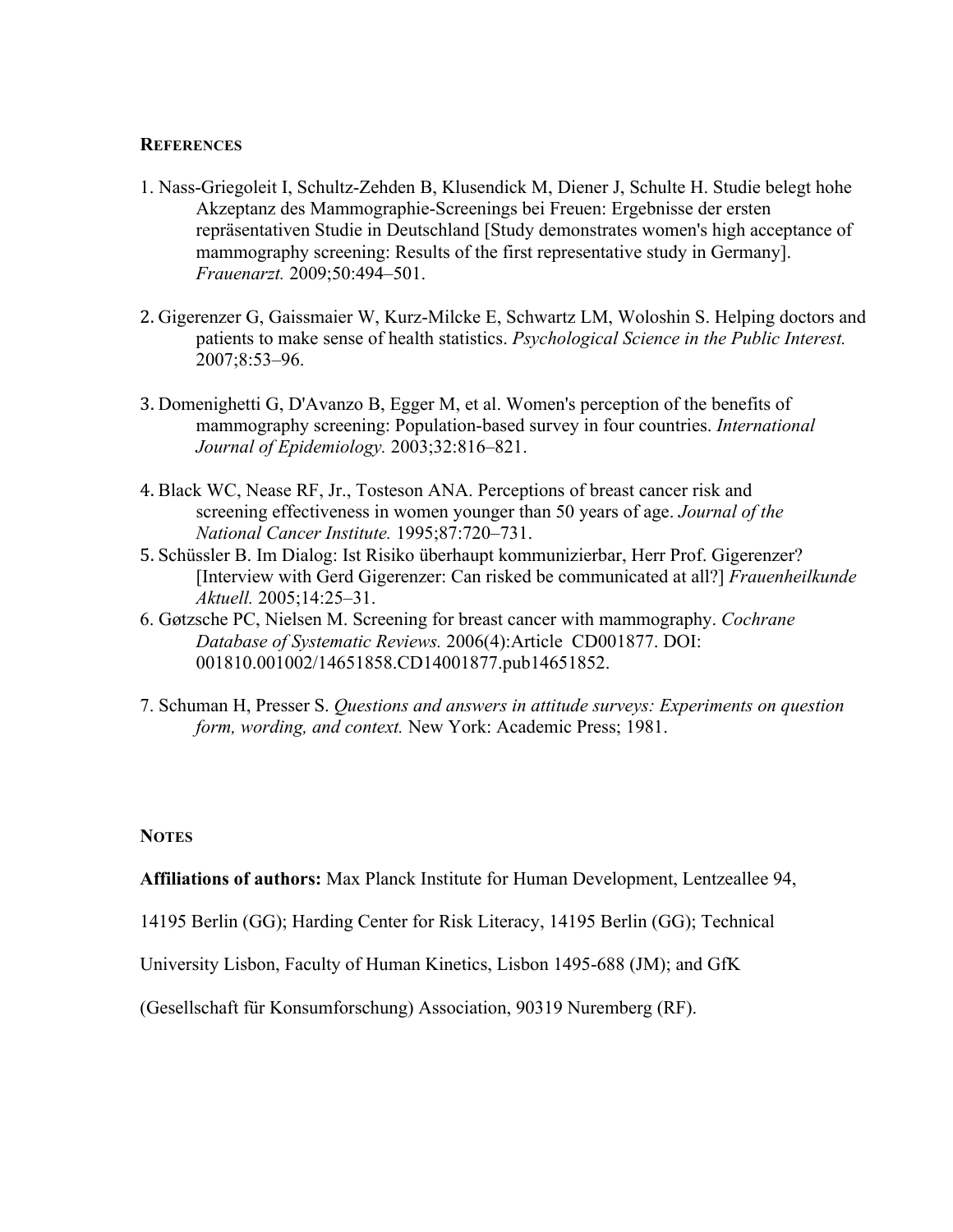**Correspondence to:** Gerd Gigerenzer, PhD, Harding Center for Risk Literacy, Max Planck Institute of Human Development, Lentzeallee 94, 14195 Berlin, Germany (e-mail: gigerenzer@mpib-berlin.mpg.de).